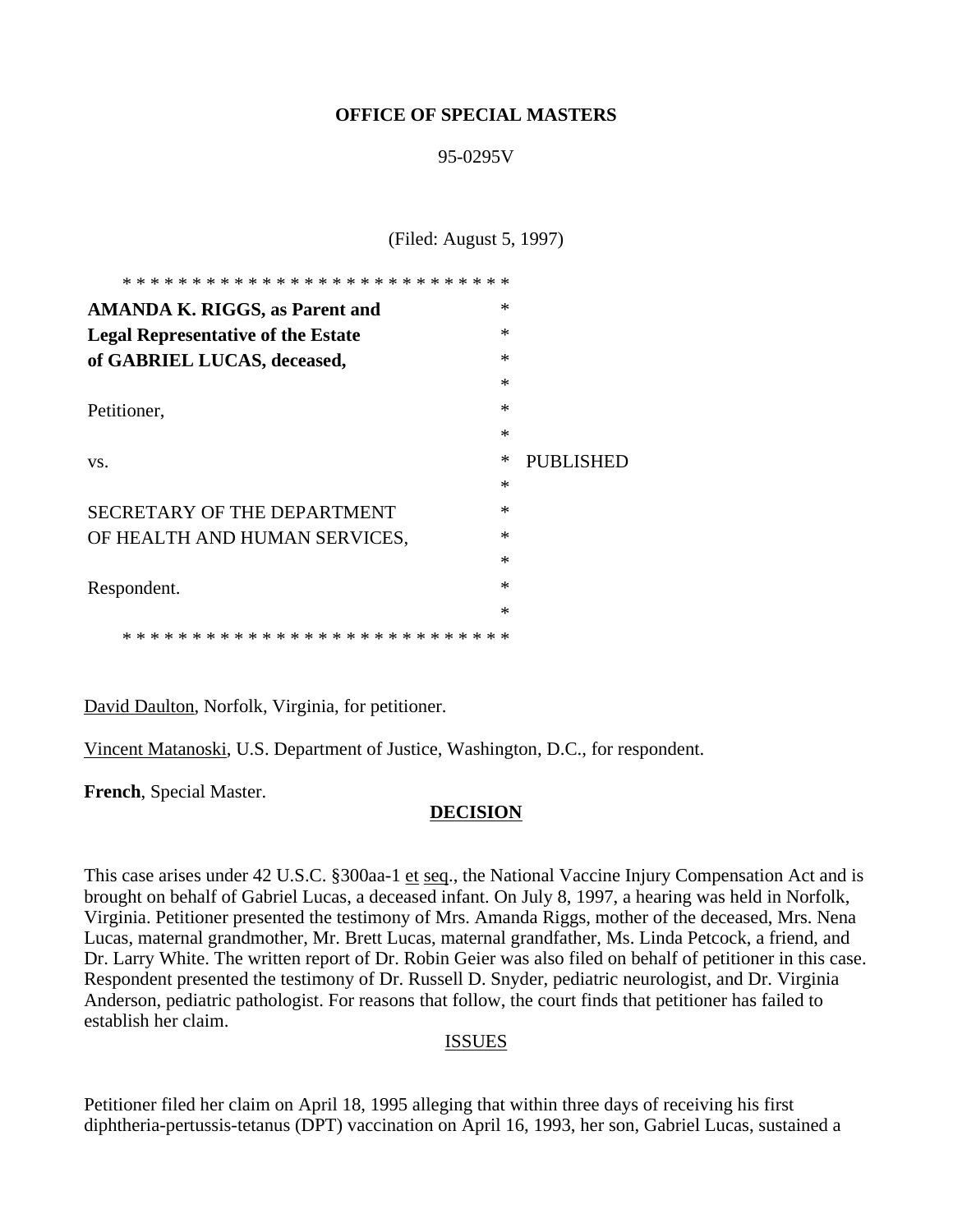vaccine-related injury and that his death on April 19, 1993, was a sequela of that injury. Respondent defends by arguing that petitioner's claims are not supported by the contemporaneous medical records, that his condition following vaccination does not suggest any injury listed on the Vaccine Injury Table set forth in §14 of the Vaccine Act, and that the infant's unfortunate death was appropriately classified as Sudden Infant Death syndrome (SIDS).

### STATUTORY REQUIREMENTS

Petitioners in vaccine cases may establish their claim by either of two methods. First, the table-case method requires petitioners to prove that the injured sustained one of the listed injuries described in the Vaccine Injury Table and that the first manifestation of onset of such injury occurred within the time frame prescribed by the statute. §14(a). Thereafter, petitioners enjoy a presumption of causation unless respondent successfully rebuts the presumption by demonstrating that the injury, more likely than not, was caused by factors unrelated to the vaccine. §13(a)(1). Encephalopathy is listed as a table injury if the first manifestation of the onset of the encephalopathy was observed within three days of vaccination. The statue provides the following explanation regarding the term "factors unrelated:"

[T]he term "factors unrelated to the administration of the vaccine" --

(A) does not include any idiopathic, unexplained, unknown, hypothetical, or undocumentable cause, factor, injury, illness, or condition . . . .

### $§13(a)(2)$ .

Failure to establish a table case does not preclude an award if sufficient evidence is presented to demonstrate that the vaccine, in fact, caused the injury. This second method of proof is popularly called "causation-in-fact." Once causation has been established, petitioners must establish that any sequela of such injury (in this case the alleged sequela is death), more likely than not, was causally related to the vaccine-injury.  $\S 14(a)(I)(E)$ . Petitioner in this case has pursued her claim by the table-case method, alleging that Gabriel sustained an encephalopathy, and that his death ensued as a result of his vaccinerelated injury.

#### FACTS

Gabriel Lucas was two months and three days old when he received his first DPT shot. The shot was administered on the 16th day of April, 1993 in the office of his pediatrician, Dr. Ruth Vogel. Prior to his DPT vaccination, he had been a normal, healthy infant, a good baby, happy, easy to care for, and was eating well. He had been diagnosed with an upper respiratory infection approximately two weeks prior to the April 16, 1993 visit to his doctor. His cold had not bothered him unduly, and he was still eating well. But when he visited Dr. Vogel on that date, he still had nasal congestion and the cold had deepened somewhat. His breathing was more raspy, and his mother described him as "sounding like Darth Vader." Mrs. Riggs testified that she had to wait two hours before the doctor was able to see them, and, based on the nurse's opinion that he might not get his shot that day because of his cold, Gabriel's mother questioned the doctor about the advisability of giving the shots. According to her testimony, Dr. Vogel said "Nonsense -- he's as healthy as a horse." And the shot was given. It was Friday morning.

After crying briefly, the infant fell asleep and did not awaken for about five or six hours although he usually was fed every three hours. He was then breast fed briefly -- taking less than usual-- and fell back asleep. This time he slept through the night without waking, a period of nearly 12 hours, and had to be awakened in the morning, a Saturday, and was taken to the home of his maternal grandmother because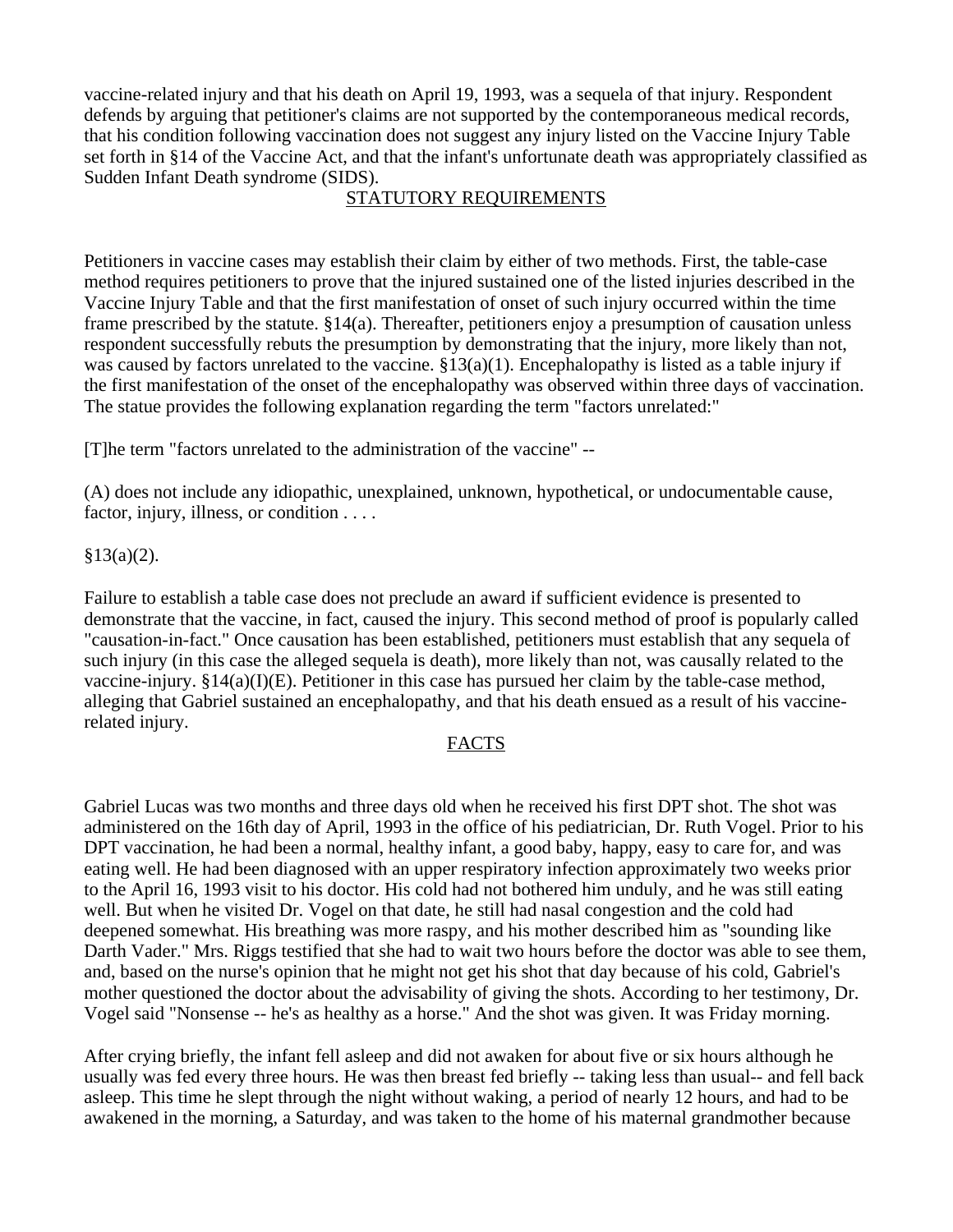his mother had to work. According to Mrs. Lucas, his grandmother, the baby remained abnormally sleepy. She expected him to waken for his usual three hour feedings, but on this morning, he slept for another six hours without waking. When he awoke, he was very fussy. It was at this time that she observed a pulsating spot in the middle of his fontanelle, something she had not noticed before.

In summary, Gabriel slept for approximately 60 hours of the first 72 hours following his vaccination: On Saturday, the day after his Friday vaccination, he slept through a shopping trip to the local mall, a trip to the supermarket, a visit to friends that evening, and slept through Saturday night. He awoke briefly on Sunday for feeding although he took only four ounces, less than usual, took a lengthy one-half hour to feed, and went back to sleep. His mother and father got up about 11 a.m. and went to MacDonald's for breakfast while the baby slept. His mother went to work about two p.m., leaving the baby in the care of his father until that evening. His father apparently gave the infant a bath, but no other information is available about the baby's condition until early that evening. For about one-half hour before his mother returned home from work that Sunday night, Gabriel was in the care of his mother's friend, Linda Petcock, who was also her roommate. Ms. Petcock played with him for a period of about twenty minutes during which time the baby was quietly awake and lying in her lap. Ms. Petcock testified that the baby smiled at her and she thought it was nice to see him finally awake after so much sleeping.

The testimony is unclear as to whether Ms. Petcock put the baby to bed, or whether it was Mrs. Riggs who put the baby to bed when she returned from work. It appears, however, that the baby was breast fed at some time late that evening and that he went to sleep in his own crib. He awoke the next morning, Monday, without having to be awakened, but he was irritable. He nursed a bit, his mother changed his diaper, and he was put on his tummy, next to his mother in her bed, where they both fell asleep again. His mother was awakened by a phone call about 11:30 a.m. and discovered Gabriel next to her - unmoving and not breathing. CPR was unsuccessful; he was pronounced dead at the hospital at 1:30 on the afternoon of Monday, April 19, 1993. $\frac{(1)}{4}$ 

#### DISCUSSION

Although respondent argues that contemporaneous medical records do not document the existence of symptoms claimed, the court finds no reason to question the factual accounts. The witnesses were forthright and credible although not all recollections are consistent in every detail. Recollections as to basic essentials, however, are consistent, and the court finds the facts set forth herein, more likely than not, a reliable account of Gabriel's clinical course. The sole issue in this case is whether the symptoms described identify a pre-death encephalopathy, or an evolving encephalopathy, that caused a downhill progression unto death. The clinical presentation described by the fact witnesses indicates that the child was certainly not his normal self, but the question to be resolved is whether his condition meets the legal standard required to establish the existence of an encephalopathy prior to death.

As an initial matter, the fact that Gabriel's death was ascribed to SIDS is irrelevant. SIDS cannot qualify as a factor unrelated to the DPT vaccination because SIDS is a classification for an idiopathic and undocumentable cause of death as defined by  $\S13(a)(2)(A)$ . However, even if a SIDS diagnosis cannot defeat petitioner's claim, petitioner is not released from her affirmative burden of establishing 1) a table injury and a causal link between the injury and death, or 2) in the alternative, establishing causation-infact proved by strong medical testimony, documentable empirical evidence, or epidemiological studies that relate the sequela to the DPT vaccine. Death, in and of itself, does not qualify as a table injury even if it occurs within the 72 hour time frame. It is not enough to establish what was not the cause of death, but instead, petitioner must establish what was the cause of death. To repeat, death must be found to be a sequela of a pre-death §14 table injury.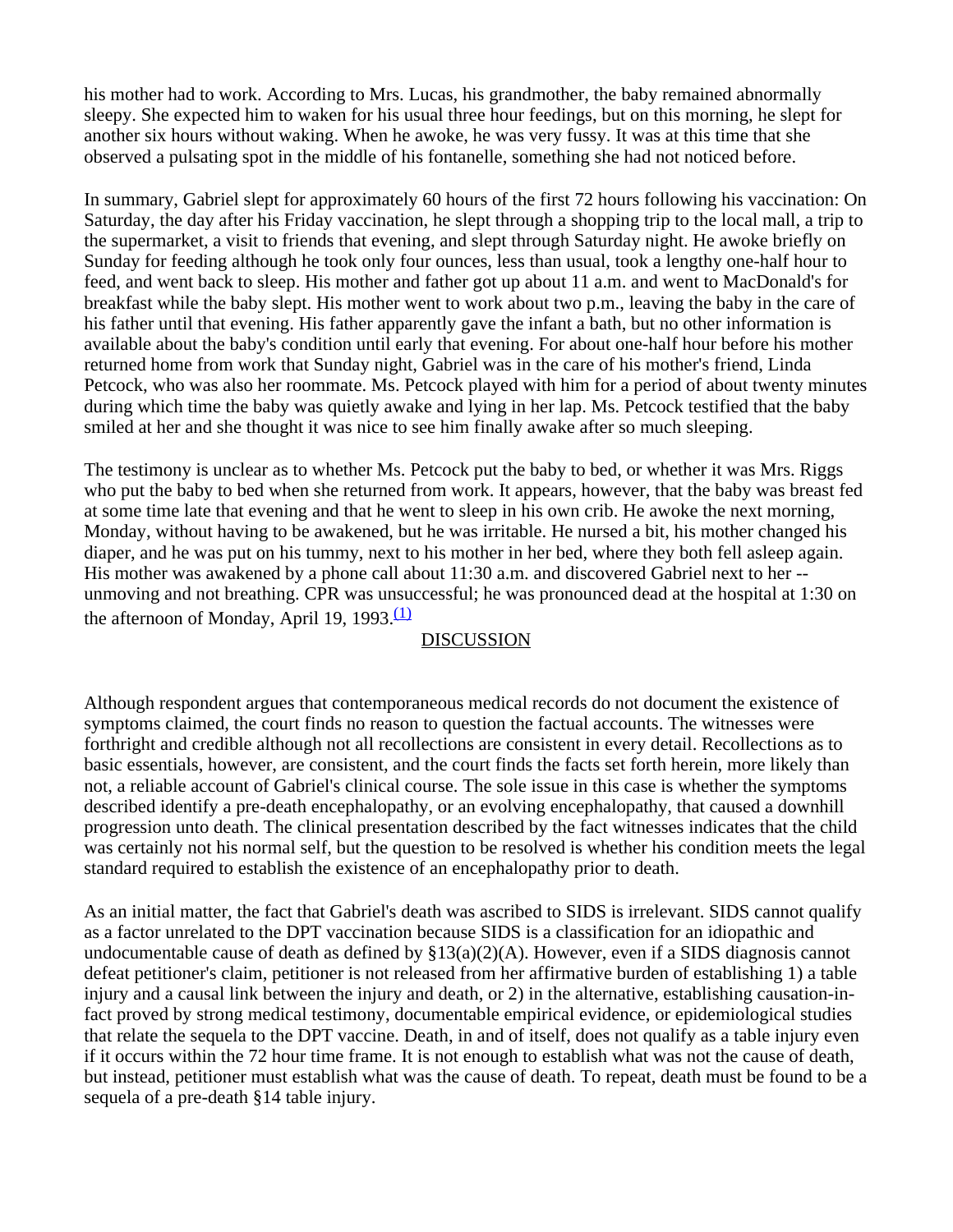To assist the court in determining the existence of an encephalopathy, §14(b)(3)(A) provides the following qualifications and aids to interpretation:

The term "encephalopathy" means any significant abnormality of, or injury to, or impairment of function of the brain. Among the frequent manifestations of encephalopathy are focal and diffuse neurologic signs, increased intracranial pressure, or changes lasting at least 6 hours in level of consciousness with or without convulsions. The neurological signs and symptoms of encephalopathy may be temporary with complete recovery, or may result in various degrees of permanent impairment. Signs and symptoms such as high pitched and unusual screaming, persistent unconsolable [sic] crying, and bulging fontanel are compatible with an encephalopathy, but in and of themselves are not conclusive evidence of encephalopathy. Encephalopathy usually can be identified by electroencephalogram.

 $§14(b)(3)(A)(emphasis added).$ 

On March 10, 1995, amended regulations became effective that added the following new guidelines for interpreting §14 of the statute:

(A) For children less than 18 months of age who present without an associated seizure event, an acute encephalopathy is indicated by a significantly decreased level of consciousness lasting for at least 24 hours...

(D) A "significantly decreased level of consciousness" is indicated by the presence of at least one of the following clinical signs for at least 24 hours or greater . . . (1) Decreased or absent response to environment (responds, if at all, only to loud voice or painful stimuli); (2) Decreased or absent eye contact (does not fix gaze upon family members or other individuals); or (3) Inconsistent or absent responses to external stimuli (does not recognize familiar people or things).

(E) The following clinical features alone, or in combination, do not demonstrate an acute encephalopathy or a significant change in either mental status or level of consciousness as described above: Sleepiness, irritability (fussiness), . . . [or] bulging fontanelle. . . .

42 CFR §100.3(b)(2)(i)(A),(D,) and (E).

The court finds that the clinical course in this case does not comport with the guidelines for finding an encephalopathy. Petitioner presents a labored construction of the facts in an attempt to fit the statutory and regulatory definitions of an encephalopathy. Petitioner argues four points: First, that excessive somnolence from which Gabriel had to be awakened during most of the first 72 hours is evidence of "a reduced level of consciousness;" second, that the lethargic behavior exhibited when he was awake is evidence of "non-responsiveness to his environment or to external stimuli"; third, that the "pulsating" fontanel was evidence of a "bulging" fontanel, and, therefore fits under  $\S14(b)(3)(A)$  as compatible with intracranial pressure, and thus, encephalopathy.

Petitioner's characterizations do not fit the facts. First, Gabriel was arousable; the evidence does not suggest that he was unconscious, only asleep. Transcript of Proceedings of July 8, 1997 (hereinafter Tr.) at 65. Sleepiness is specifically disqualified by subparagraph (E) of the amended regulations cited herein. Second, his condition does not meet the definition of decreased or absent response, nor did he fail to recognize familiar people. He responded to his environment, (although his irritability was uncharacteristic for this normally happy baby)(Tr. at 301; he had eye contact (Tr.at 52-53, 59); he smiled at his care givers on occasion (Tr.at 30,33,42,298,300); he took some nourishment (Tr. at 19,21,22,26,28,30,33,35); and he stretched during a diaper change and gave his mother a little smile.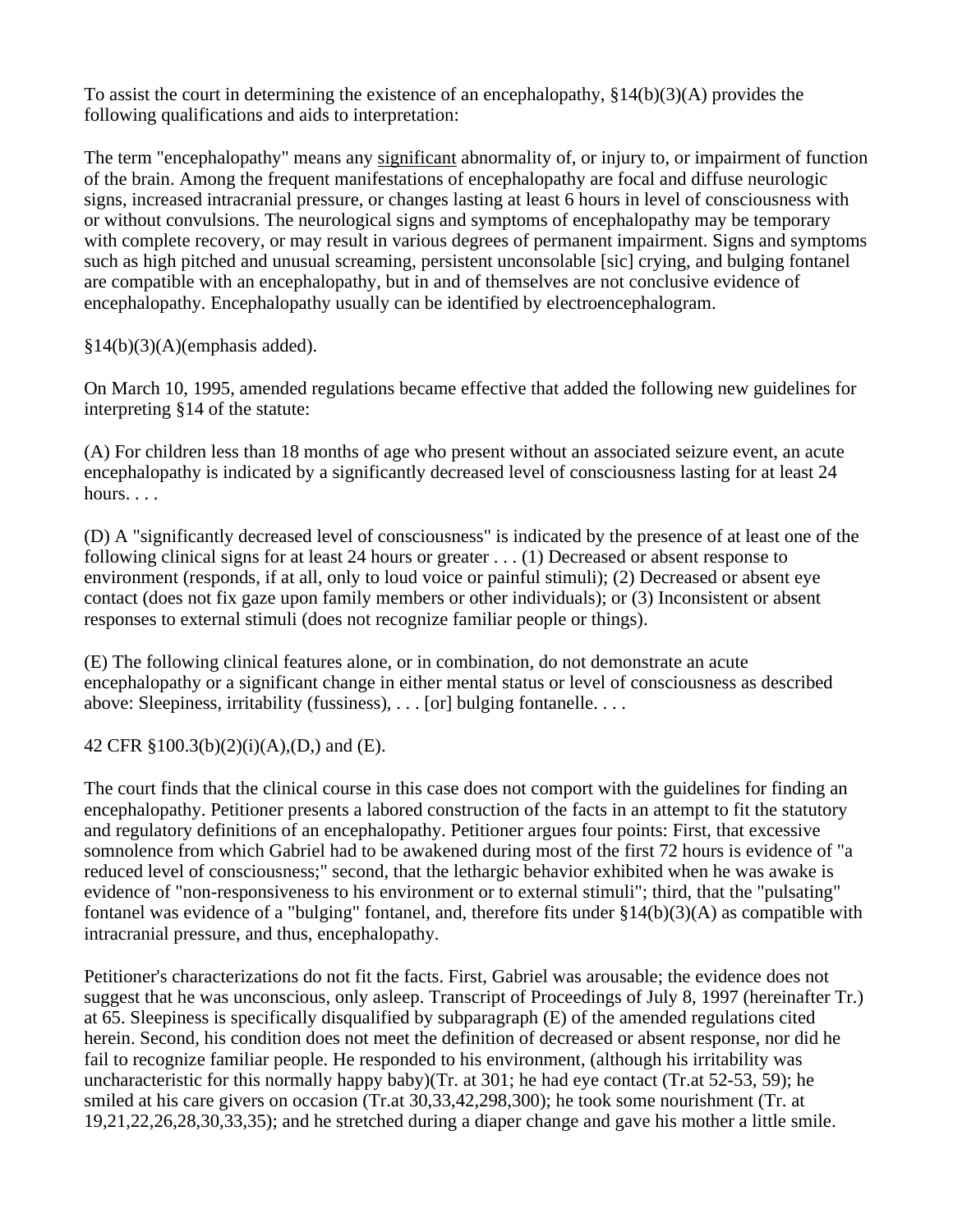Tr.at 42. He was not his usual self, but his behavior fits neither the statutory nor the regulatory guidelines for an encephalopathy. Finally, petitioners' characterization of the fontanelle as bulging, consistent with intracranial pressure, was persuasively challenged. Respondent notes that the fontanelle is normally pulsative, citing four learned treatises in support.<sup>(2)</sup> The first from Clinical Pediatric Neurology:

The normal fontanelle is clearly demarcated from bone edges, falls below the surface, and pulsates under the examining finger.

Id. Gerald Fenichel (1988) at 91. Respondent's Report of July 17, 1995, Exhibit 1.

The second is a quote from Nelson Textbook of Pediatrics:

The fontanel is normally slightly depressed and pulsatile and is best evaluated when the infant is held upright and asleep or feeding. A bulging fontanel is a reliable indicator of increased intracranial pressure . . . .

Id. 14th ed., 1992, at 1474 (emphasis added).

The third article discusses intracranial pressure and is quoted from Neurosurgery of Infancy and Childhood:

Clinical features of . . . intracranial pressure [includes the following:] . . . The fontanelles . . . are enlarged, distended and tense. When the baby is placed in the upright position, the fontanelle does not become depressed and there is no pulsation visible .

Matson, Donald D., Id.2d ed., 210-11 (1969) at 211. Respondent's Exhibit J (emphasis added).

The last article is a quote from Bedside Pediatrics: "Diagnostic Evaluation of the Child" describing intracranial pressure:

The anterior fontanelle may be bulging, and the normal pulsations are absent.

Ziai, Moshen, ed., Id.(1983) at 119. Respondent's Exhibit K; See also,Respondent's Exhibit L at p. 1474.

Dr. Russell D. Snyder, testifying for respondent adds that a normal fontanel pulsates, and although pulsation may be increased in some situations, this is not in itself a sign of encephalopathy:

Encephalopathy, with increased intracranial pressure, will dampen and eliminate pulsation of the fontanel exactly the opposite of what was found in this case.

Letter of January 23, 1997, Respondent's Exhibit A, filed February 14, 1997.

A preponderance of evidence leads the court to conclude that the pulsating fontanelle observed in this case is insufficient evidence of intracranial pressure.

Petitioner's expert, Dr. Larry E. White, a board certified pediatric neurologist, is of the opinion that the unusually prolonged state of somnolence qualifies as an acute abnormality or impairment of function of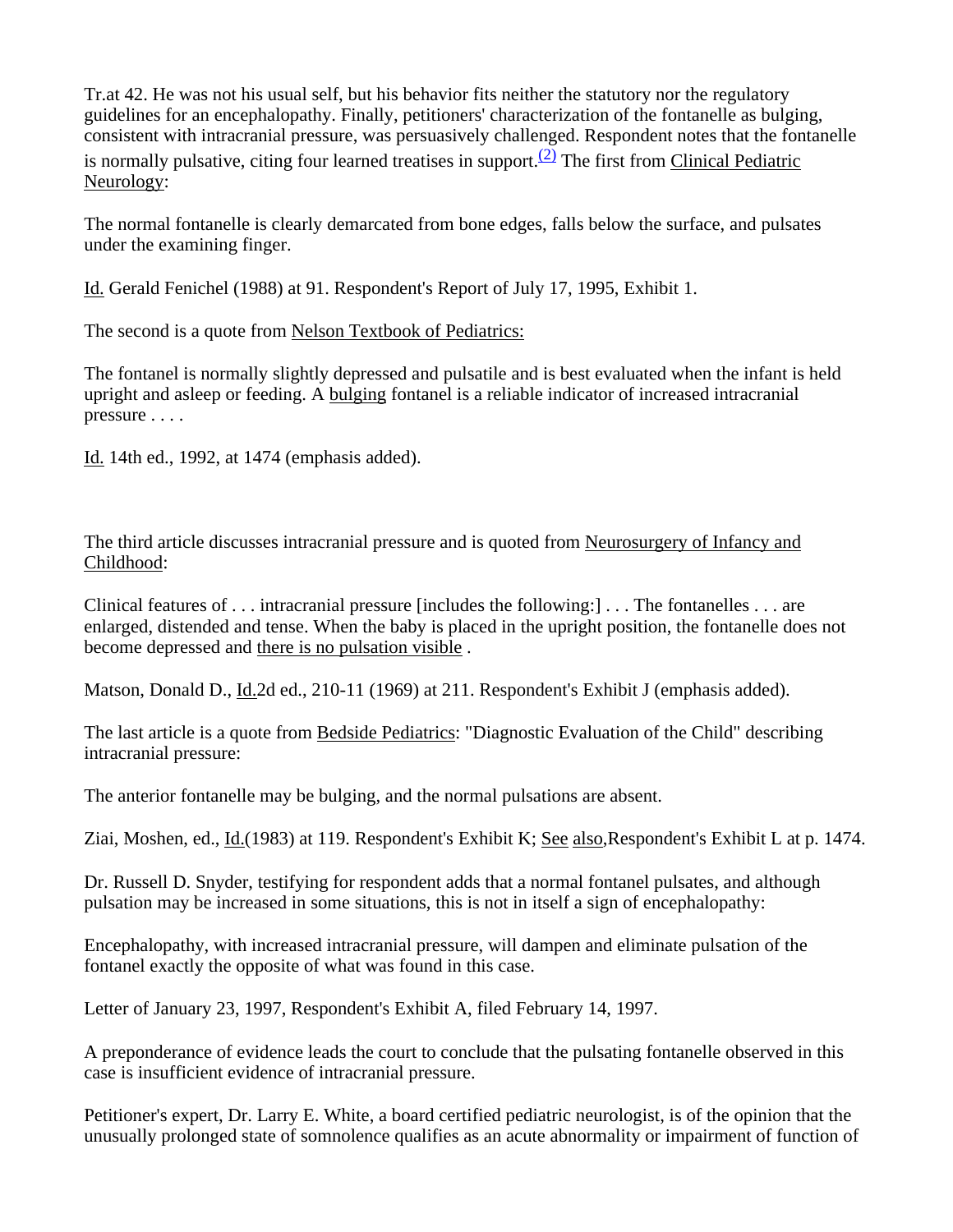the brain and meets the statutory interpretation of severe or "significant" simply because of its longevity. Dr. Snyder disagrees, arguing that the symptoms described are mainly anticipated responses to DPT found in many children, perhaps exaggerated by this infant's upper respiratory infection.

Dr. White's argument merits consideration. Dr. Snyder's explanation, however, is more in keeping with the new regulations which present a clear mandate that "(b) Qualifications and aids to interpretation shall apply to the Vaccine Injury Table . . .:"

(2) Encephalopathy. For purposes of paragraph (a) of this section, a vaccine recipient shall be considered to have suffered an encephalopathy only if such recipient manifests, within the applicable period, an injury meeting the description below of an acute encephalopathy . . . .

(i) An acute encephalopathy is one that is sufficiently severe so as to require hospitalization (whether or not hospitalization occurred).

42 CFR §100.3(b)(2)(i).

The court concludes that for cases filed after March 10, 1995, the regulations limit severely the signs that can be considered encephalopathic. See generally, 42 CFR 100.3(b)(2),(i),(A), (C),(D), and (E).

The court's discretion in determining whether clinical symptoms demonstrate an encephalopathic condition have been significantly curtailed by the foregoing regulatory provisions, although, perhaps, not entirely eliminated. CFR 100.3(b) requires that [t]he qualifications and aids to interpretation shall apply to the Vaccine Injury Table . . . :" Applying the changes cited, the court concludes that the facts cannot support a finding that the infant had a significantly decreased level of consciousness, decreased or absent response to environment, decreased or absent eye contact, or inconsistent or absent responses to external stimuli at the level required by law. Dr. White's testimony was insufficient to establish causation-in-fact.

The March 10, 1995 amendments may indeed make it more difficult for petitioners to recover in death cases because the time between vaccination and death may be too brief to discern the signs required, although one might argue that death is the ultimate encephalopathy. Congress may or may not have intended such result, but the imposition of stringent regulatory guidelines cited herein requires such an outcome. $\frac{(3)}{2}$ 

## **CONCLUSIONS**

The court cannot conclude that Gabriel's death was due to SIDS, although respondent's experts are convinced that SIDS was the more likely event that intervened between the infant's vaccination and his death three days later. The court concludes merely that petitioner has not been able to meet the legal burden of establishing the required severity by which an encephalopathy must now be measured, nor has she established a causal link between the vaccine and Gabriel's unfortunate death. Petitioner's claim is denied.

Absent a motion for review filed pursuant to RCFC Appendix J, the Clerk is directed to enter judgment accordingly.